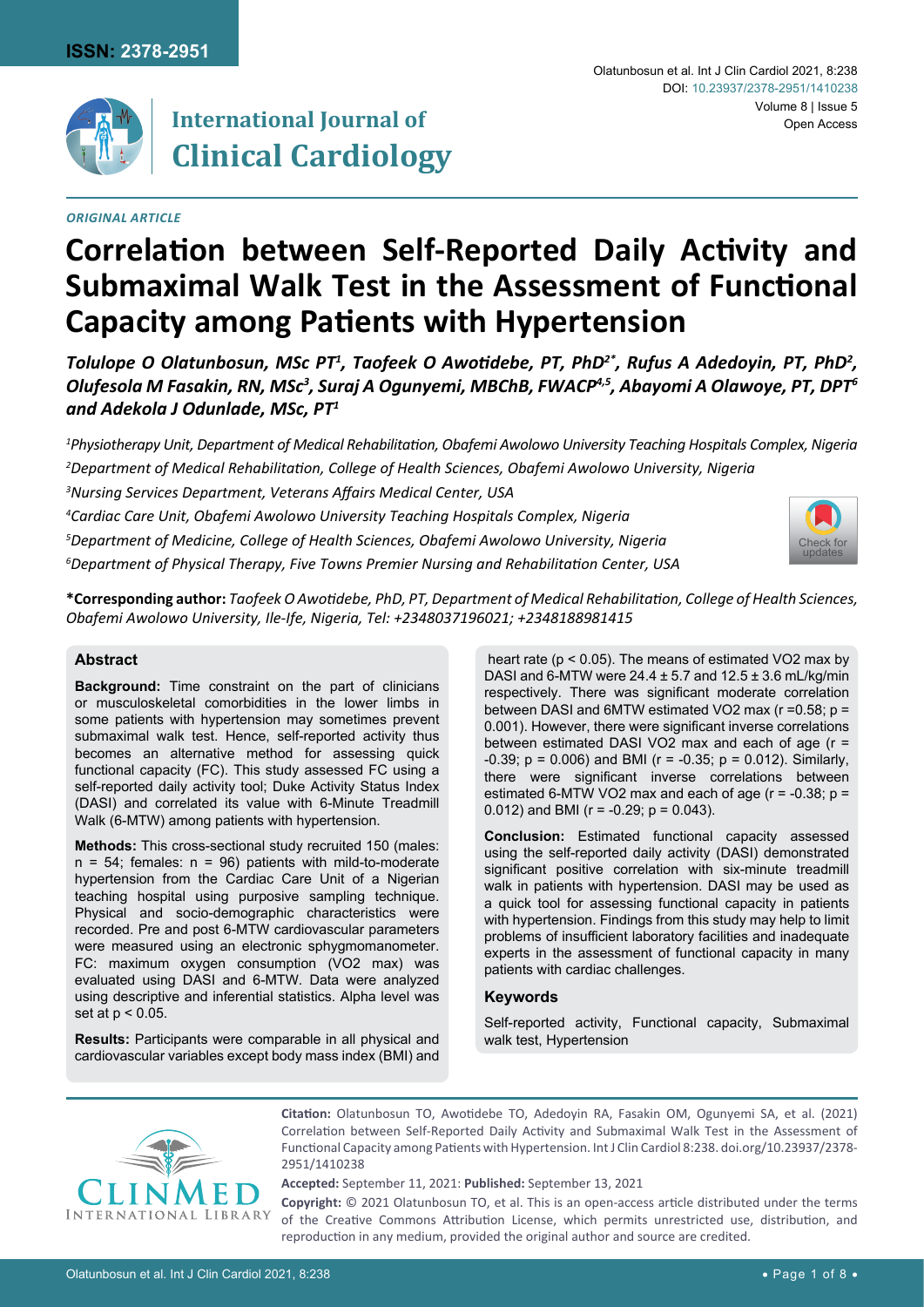#### **Abbreviations**

FC: Functional Capacity; VO $_{\rm 2}$  max: Maximum Oxygen Consumption; DASI: Duke Activity Status Index; 6-MTW: 6-Minute Treadmill Walk; BMI: Body Mass Index; CCU: Cardiac Care Unit; OAUTHC: Obafemi Awolowo University Teaching Hospitals Complex; CVD: Cardiovascular Disease; SBP: Systolic Blood Pressure; DBP: Diastolic Blood Pressure; RPP: Rate Pressure Product

# **Introduction**

Cardiovascular disease (CVD) is one of the leading causes of morbidity and mortality worldwide with hypertension as the principal risk factor for all major CVDs [\[1](#page-6-4),[2](#page-6-5)]. Hypertension is a serious global public health problem affecting approximately one billion people globally and more than three million people die annually as a direct result of the condition especially in low and middle income countries [[3](#page-6-6)]. In sub-Sahara Africa, there is substantial evidence that hypertension has become an important public health issue for which an enduring treatment is of utmost importance [[2](#page-6-5)- [4](#page-6-7)]. To a large extent, pharmacological treatment of hypertension has contributed to appreciable blood pressure control, delay in target organ damage and lowers CVD events [\[4\]](#page-6-7). However, socio-economic problem, drug adherence, cost of medication and adverse effects of drug are significant limiting factors for achieving successful hypertension control [[4](#page-6-7),[5](#page-6-8)]. Thus, many health authorities have advocated the incorporation of lifestyle approaches including dietary modification, weight control and exercise in the management of hypertension [\[5](#page-6-8),[6](#page-6-9)].

Exercise as a non-pharmacological approach has been reported to lower blood pressure, improve functional capacity, quality of life and significant reduction in the CVD risk if implemented effectively [[7](#page-6-10),[8\]](#page-6-11). However, baseline functional capacity of an individual needing exercise is required in order to stratify CVD risk, implementation of an effective exercise prescription and enrollment. Numerous investigations have demonstrated that assessment of functional capacity provides important diagnostic and prognostic information in a wide variety of clinical and research settings [\[9\]](#page-6-12). Presently, the current gold standard for assessing a person's aerobic exercise response is the maximum incremental cardiopulmonary exercise test using protocols such as Bruce or modified Bruce protocol [[10\]](#page-6-13). However, availability of equipment and experts in this field are limited in many low and middle income nations [\[11](#page-6-3)]. Furthermore, most daily activities are performed at submaximal levels of exertion and, therefore, it has been proposed that submaximal functional tests are a better reflection of physical capability [\[12\]](#page-6-14).

Popular amongst submaximal functional tests are two, six or twelve-minute walk tests and incremental shuttle walk test [\[13](#page-6-0),[14](#page-6-1)]. Owing to the importance of functional capacity assessment in the management of patients with CVD, the 6-minute walk test (6-MWT) has been reported to be important in the objective evaluation of functional capacity in cardiopulmonary rehabilitation [\[13](#page-6-0),[15](#page-6-2)]. Studies on functional walk tests concluded that the 6-MWT is easy to administer, better tolerated, and more reflective of activities of daily living than other walk tests [[11](#page-6-3),[15\]](#page-6-2). However, presence of comorbidities such as musculoskeletal disorders including hip or knee arthritis and low-back pain, higher risk of falling, and time constraint among clinicians might hinder use of submaximal walk test for the assessment of functional capacity. Hence, the use of self-reported activity thus becomes an alternative choice for assessing functional capacity.

Several self-administered and interview-based activity questionnaires have been developed to estimate a patient's functional capacity [[16](#page-7-0),[17\]](#page-7-1). The Duke Activity Status Index (DASI) is a self-reported measure of ability to do twelve personal, household and recreational activities used to assess cardiovascular capacity [[17](#page-7-1),[18\]](#page-7-2). It has been reported that the DASI has high criterion validity and its predictive significance and simplicity recommends it over several other selfadministered tools for evaluating functional capacity [\[19](#page-7-3)]. Previous researches seldom compared the DASI with established functional exercise capacity tests to determine whether its predictive capacity is as strong as those of submaximal exercise tests. Furthermore, there is dearth of empirical data on the assessment of functional capacity among patients with hypertension using self-reported tool such as DASI. This study was designed to assess and correlate the DASI's functional capacity outcomes with that of submaximal walk test among patients with hypertension.

## **Methods**

## **Study sample**

This was a cross-sectional study design involving patients with mild to moderate hypertension who were receiving medical treatment at the Medical Outpatient Department; Cardiac Care Unit, Obafemi Awolowo University Teaching Hospitals Complex (OAUTHC), Ile-Ife, Nigeria. Participants were recruited into the study using purposive sampling technique. The purpose of the study was explained to participants and those who volunteered to participate signed an informed consent before participation. The study protocol was approved by the Ethics and Research Committee of OAUTHC Ile - Ife, Nigeria. The study was conducted at the Physiotherapy Department of OAUTHC, Ile-Ife, Nigeria.

#### **Inclusion criteria**

Eligibility for inclusion were:

i. Clinical diagnosis of mild to moderate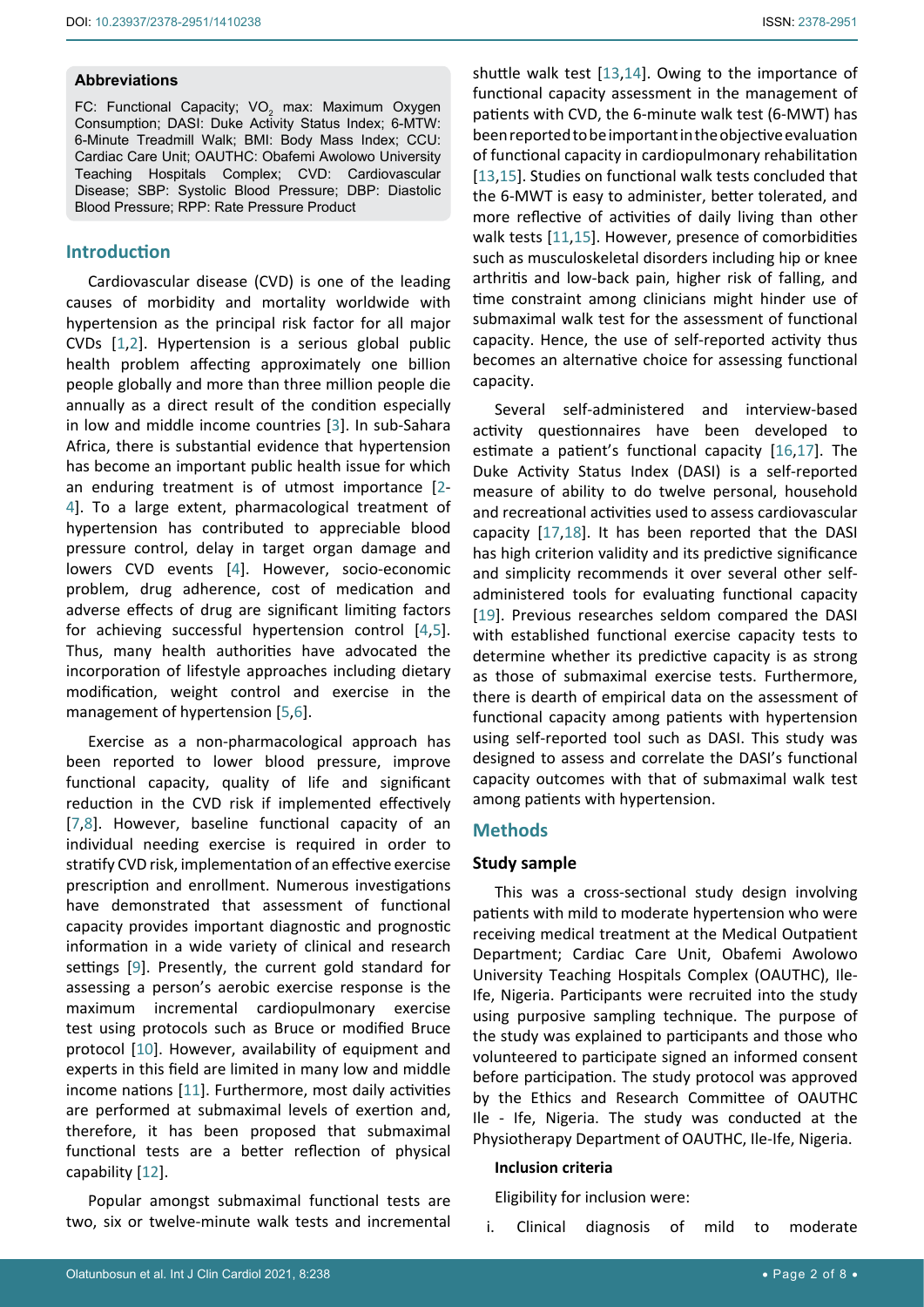hypertension (≥ 140/90 ≤ 180/109 mmHg), regular use of prescribed anti-hypertensive medications.

- ii. Participants whose ages were 40 and 65 years.
- iii. Capability to perform submaximal walk test.

#### **Exclusion criteria**

They were excluded from the study if presented with

- i. History of severe hypertension, unstable angina, congestive heart failure or other severe cardiac disease,
- ii. Visual impairment and inability to ambulate without support.

The minimum sample size for the study was calculated using the formula:  $n = Z^2$  (p  $(1 - p)/e^2$  where,  $n =$  required sample size,  $Z =$  z-value (z-value for 95% confidence level (1.96),  $p =$  The estimated proportion of an attribute present in the population, and e = The desired level of precision (i.e. confidence interval, expressed as decimal (0.05) [\[20](#page-7-6)]. Taking the overall prevalence (p) of hypertension in Nigeria using the 160/95 mmHg cut-off point, the prevalence is about 11.2% [\[21\]](#page-7-7) and a sample size of 142 was estimated. However, the sample size was increased to 150 participants to accommodate for possible missing data.

#### **Procedure**

The purpose of the study was explained to the participants before obtaining an informed consent. Thereafter, socio-demographic and physical characteristics were assessed using standard procedures while cardiovascular parameters including heart rate, systolic and diastolic blood pressure were assessed using an electronic sphygmomanometer (Omron Intelli sense M6 Comfort, Japan). The Duke Activity Status Index (DASI) was administered to each participant to assess functional capacity (maximum oxygen consumption [VO<sub>2</sub> max]) based on individual's daily activity. Thereafter, participant underwent a six minute submaximal walk test on a treadmill device (Enraf Nonius, Treadmill manufactured by Bonte Technology BV, Netherlands) as described by Stevens, et al. [\[22](#page-7-4)].

**Assessment of functional capacity:** The Duke Activity Status Index (DASI) is a self-reported measure of ability to perform 12 items daily activities including personal care, household task, sexual function, and recreational activities [[17\]](#page-7-1). Each was assigned a metabolic equivalent (MET) used to assess functional capacity. The DASI required participant to tick either a "yes" or "no" to each question. The sum of "yes" responses were multiplied by 0.43 and then add 9.6 to arrive at DASI score to give the estimated maximum oxygen consumption (VO<sub>2</sub> max). The final score ranges between 0 and 58.2 points. The higher the scores, the better the functional capacity scores [\[17](#page-7-1)]. Each participant was given the questionnaire to respond to the 12 items

which was completed within three to five minutes. The total score was determined and recorded for each participant. Earlier, the psychometric properties of the instrument was determined by translating the original DASI to Yoruba language and back translated to English language by experts. The translation was done by Yoruba language experts while back translation was done by English experts from the Department of linguistics and African languages studies of the Obafemi Awolowo University, Ile-Ife, Nigeria. The original version was administered on 10 patients with mild to moderate hypertension who were not part of the main study. After a week, the new English version was re-administered on the same participants. Responses from the original and new version were subjected to test-retest reliability using Spearman rank correlation coefficient. A testretest reliability value of  $r = 0.72$  was obtained. The questionnaire was self-administered and was collected immediately after completion. However, participants who were not literate in English language were assisted by a research assistant who helped to read (Yoruba version of DASI) loud to the hearing of the participant before completing the questionnaire.

**Submaximal walk test:** Each participant underwent a six-minute treadmill walk (6-MWT); a submaximal walk test which was conducted on a motorized treadmill. Instructions regarding the goal of the 6-MWT during treadmill walk test was adopted from the study of Stevens, et al. [[22\]](#page-7-4). Prior to the 6-MTW, participant was instructed on how to increase and decrease the speed of the treadmill along with how to stop and restart the treadmill if needed to rest. The standard encouragement such as "you are doing fine", keep it up" was given at 2 and 4-minutes intervals. The initial speed of the treadmill walk was set at 1 mile per hour (3.3 km/h) and the minimal speed was 0.6 miles per hour (1.2 km/h) without any inclination (0% elevation). Exercise intensity was monitored using the polar heart rate monitor not exceeding 60-70% of maximal heart rate (MHR). The treadmill's data panel showing speed and distance traveled was not visible to the participant for the period of 6 minutes. However, only the start, stop, and speed up or slow down buttons were accessible to the participant [\[22](#page-7-4)]. In addition, total rest time and the Borg dyspnea scale were recorded. The total distance covered was recorded by a rolling measure device attached directly to the treadmill. Post-exercise heart rate, systolic and diastolic blood pressures were taken again during the recovery time. Estimated VO<sub>2</sub> max during 6-TMW was derived from the predictive equation;

**Computation:** VO<sub>2</sub> max max (maximal oxygen consumption) = walking distance/6 min  $\times$  0.1 + 3.5 (mL/ kg/ min) [[23](#page-7-5)].

**Data analyses:** Data obtained were summarized using descriptive statistics of frequency, percentage,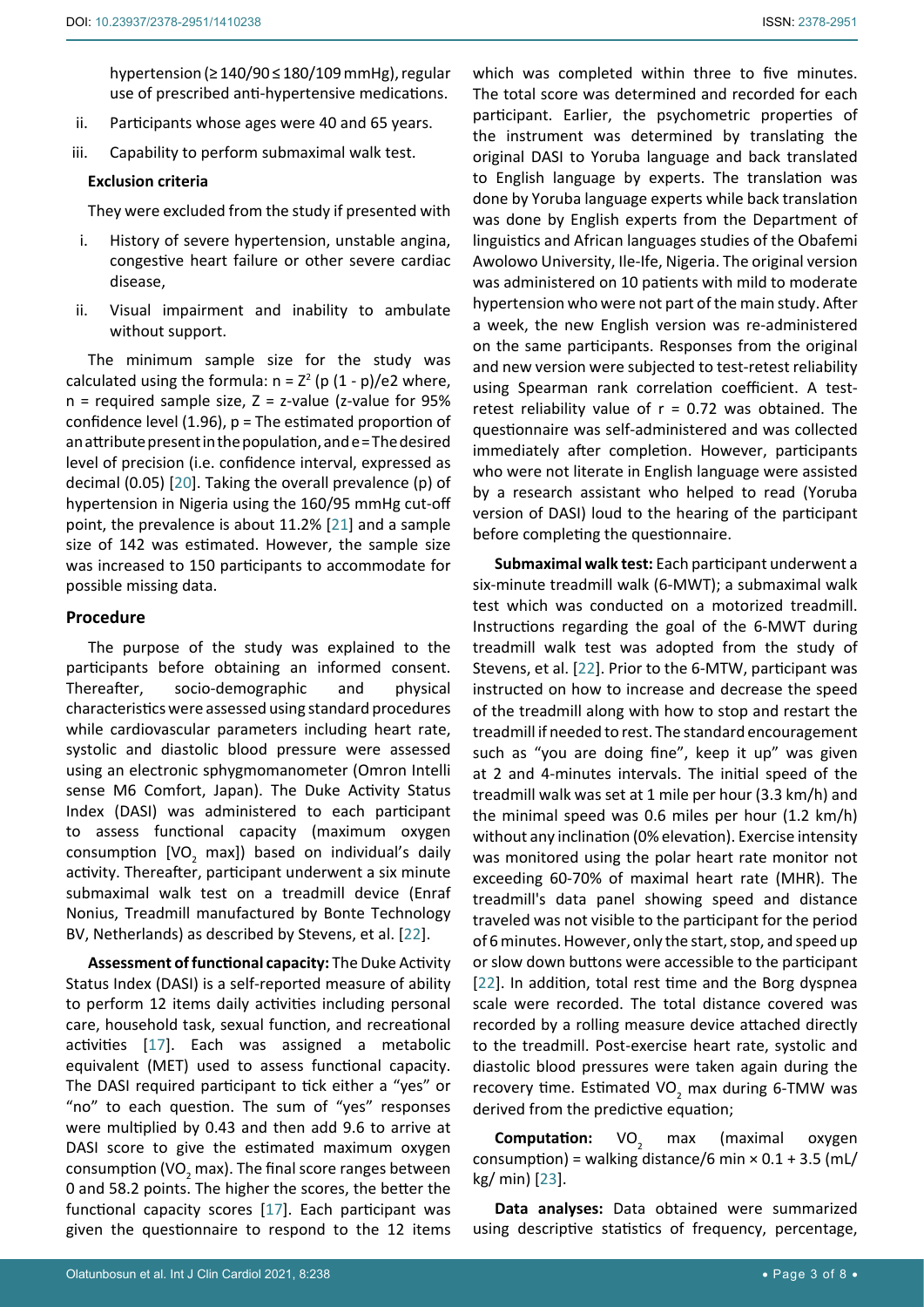<span id="page-3-0"></span>**Table 1:** Distribution of socio-demographic characteristics of participants.

| Variable                                               | n  | %    |  |  |  |
|--------------------------------------------------------|----|------|--|--|--|
| Age group (years)                                      |    |      |  |  |  |
| 40-50                                                  | 35 | 23.3 |  |  |  |
| 50-60                                                  | 48 | 32.0 |  |  |  |
| >60                                                    | 67 | 44.7 |  |  |  |
| Gender                                                 |    |      |  |  |  |
| Male                                                   | 54 | 36.0 |  |  |  |
| Female                                                 | 96 | 64.0 |  |  |  |
| Occupation                                             |    |      |  |  |  |
| Artisan/farmer                                         | 32 | 21.3 |  |  |  |
| <b>Business</b>                                        | 34 | 22.7 |  |  |  |
| Civil servant                                          | 36 | 24.0 |  |  |  |
| Retiree                                                | 48 | 32.0 |  |  |  |
| <b>Educational level</b>                               |    |      |  |  |  |
| Primary                                                | 26 | 17.3 |  |  |  |
| Secondary                                              | 45 | 30.0 |  |  |  |
| Post-secondary                                         | 79 | 52.7 |  |  |  |
| <b>Monthly income</b>                                  |    |      |  |  |  |
| < 100,000                                              | 72 | 48.0 |  |  |  |
| 100,000-200,00                                         | 44 | 29.3 |  |  |  |
| > 200,000                                              | 34 | 22.7 |  |  |  |
| <b>Onset of hypertension</b>                           |    |      |  |  |  |
| < 5 years                                              | 92 | 61.3 |  |  |  |
| > 5 years                                              | 58 | 38.7 |  |  |  |
| Antihypertensive<br>medication prescribed <sup>+</sup> |    |      |  |  |  |
| ACE-I                                                  | 58 | 38.6 |  |  |  |
| ARB                                                    | 46 | 30.6 |  |  |  |
| <b>ASA</b>                                             | 84 | 56.0 |  |  |  |
| <b>CCB</b>                                             | 48 | 32.0 |  |  |  |
| DIU                                                    | 78 | 52.0 |  |  |  |
| <b>BB</b>                                              | 42 | 28.0 |  |  |  |

ACE-I: Angiotensin Converting Enzyme Inhibitor; ARB: Angiotensin Receptor Blocker; ASA: Aspirin; CCB: Calcium Channel Blocker; DIU: Diuretics; BB: Beta Blocker; † Summation in percentage is greater than 100% due to combination of prescribed antihypertensive medications.

mean and standard deviation. Inferential statistics of independent t-test was used to compare male and female participants while paired t-test was used to assess the pre and post cardiovascular response to submaximal walk test, maximum oxygen consumption, exertion level. One-way ANOVA and LSD post - hoc analysis was used to determine point of significant difference in cardiovascular response (systolic blood pressure, diastolic blood pressure, heart rate, and rate pressure product) during 6-MTW between male and female participants. Pearson productmoment correlation analysis was used to determine the relationship between selected anthropometric variables, cardiovascular parameters and the two dependent variables [estimated DASI VO<sub>2</sub> max and 6-MTW VO $_2$  max].

## **Results**

A total of 150 hypertensive patients comprising 54 males and 96 females participated in the study [\(Table](#page-3-0)  [1](#page-3-0)). The mean age of participants was  $52.0 \pm 6.8$  years. They were comparable in all physical characteristics except the body mass index (BMI) ( $p < 0.05$ ). The means of heart rate (HR), systolic and diastolic blood pressure (SBP and DBP) and RPP were  $71.5 \pm 13.7$ ) beat/min, 127.4  $\pm$  18.6) mmHg, 82.3  $\pm$  9.3 mmHg and 9.1  $\pm$  1.9  $(x 10<sup>3</sup>)$  respectively. There was no significant difference in all cardiovascular parameters between male and female participants except HR (p < 0.05) ([Table 2\)](#page-4-0). [Table](#page-4-1)  [3](#page-4-1) showed the results of functional capacity assessed by DASI (VO<sub>2</sub> max) and 6-MTW (VO<sub>2</sub> max). The means of estimated VO<sub>2</sub> max for DASI and 6-MTW were 24.4  $\pm$ 5.7 and 12.5  $\pm$  3.6) mL/kg/min respectively. There was no significant difference in functional capacity between male and female participants as measured by DASI ( $t = 0.872$ ;  $p = 0.388$ ). However, there was significant difference in functional capacity between male and female participants assessed by 6-MTW ( $t = 2.105$ ;  $p =$ 0.041). The rate of perceived exertion during 6-MTW was not significantly different between male and female participants ( $t = -1.126$ ;  $p = 0.266$ ).

[Table 4](#page-4-2) showed cardiovascular response of the participants to submaximal walk test. There were significant changes between pre and post SBP ( $t =$ 3.171;  $p = 0.003$ ), HR (t = 8.633; t = 0.001) and RPP (t  $= 8.566$ ;  $p = 0.001$ ). Furthermore, [Table 5](#page-4-3) showed oneaway ANOVA comparison of pre and post cardiovascular response to submaximal walk test between male and female participants. The results showed that there were significant changes in HR (F-ratio =  $23.168$ ; p =  $0.001$ ) and RPP (F-ratio = 18.837;  $p = 0.001$ ). [Table 6](#page-5-0) showed the relationship between selected anthropometric variables, DASI and 6-MTW. The results showed that there were significant inverse correlations between age and DASI ( $r = -0.34$ ;  $p = 0.006$ ) and 6-MTW ( $r = -0.39$ ;  $p = 0.005$ ). Similarly, there were significant inverse correlations between body mass index and DASI (r  $= -0.40$ ;  $p = 0.012$ ) and 6-MTW ( $r = -0.31$ ;  $p = 0.043$ ). Furthermore, there was significant correlation between estimated VO<sub>2</sub> max assessed by DASI and 6-MTW ( $r =$ 0.58;  $p = 0.001$ ).

# **Discussion**

This study investigated the functional capacity of patients with hypertension using the self-reported daily tool; Duke Activity Status Index (DASI) and correlated its outcomes with the results obtained from six-minute treadmill walk (6-MTW). Findings from our study showed that there was a significant inverse correlation between estimated DASI's VO<sub>2</sub> max and some physical characteristics including age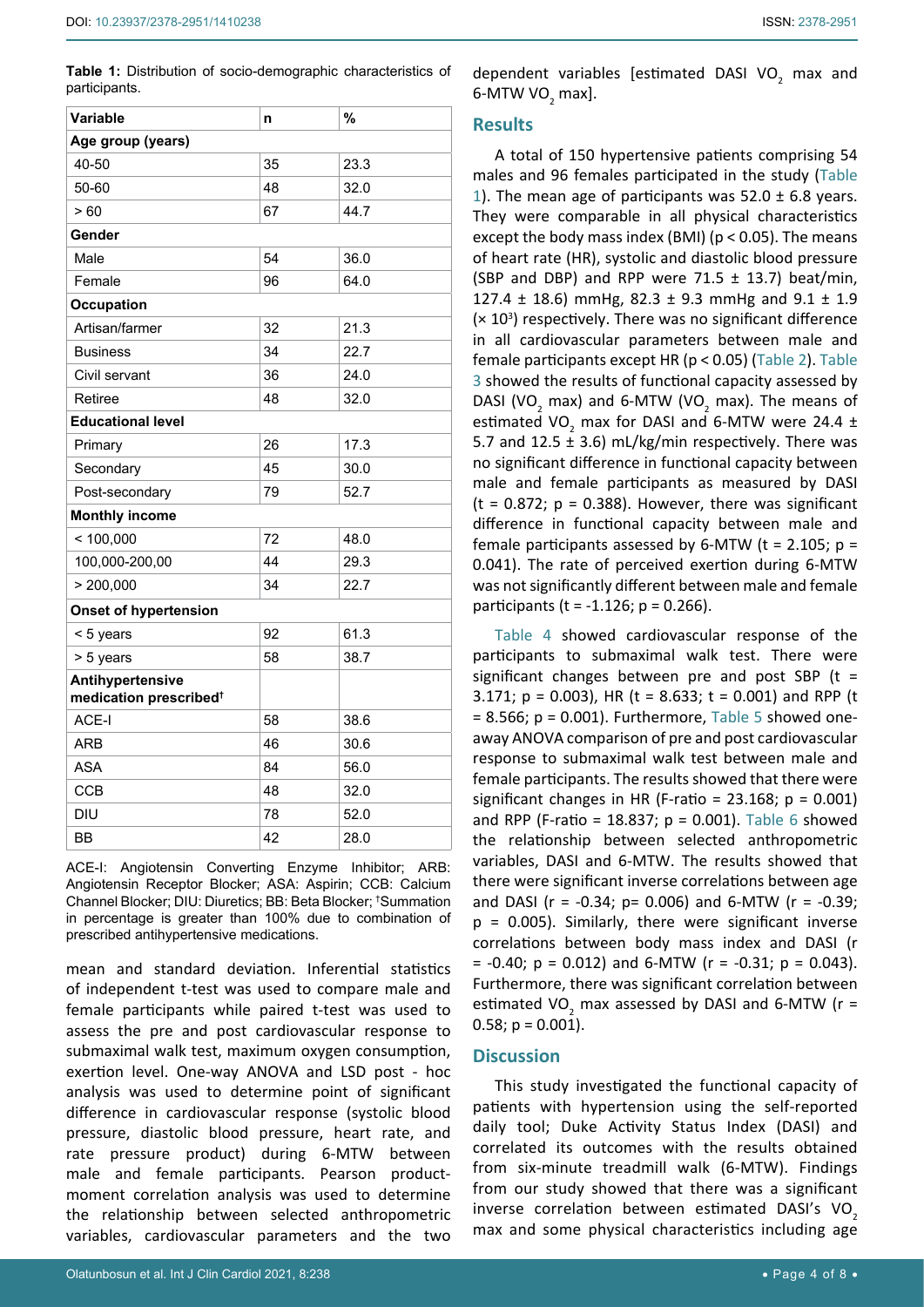<span id="page-4-0"></span>**Table 2:** Comparison of the physical characteristics and cardiovascular parameters of male and female participants.

|                 | All              | Male             | Female           |          |             |
|-----------------|------------------|------------------|------------------|----------|-------------|
|                 | $(N = 150)$      | $(n = 54)$       | $(n = 96)$       |          |             |
| Variable        | Mean ± SD        | Mean ± SD        | Mean ± SD        | t - cal. | p-value     |
| Age (years)     | $52.0 \pm 6.8$   | $52.6 \pm 8.13$  | $51.8 \pm 6.0$   | 0.399    | 0.692       |
| Weight (kg)     | $80.1 \pm 14.9$  | $75.9 \pm 15.60$ | $82.5 \pm 14.3$  | $-1.524$ | 0.134       |
| BMI ( $kg/m2$ ) | $29.7 \pm 6.5$   | $26.0 \pm 4.19$  | $31.8 \pm 6.7$   | $-3.319$ | $0.002^*$   |
| SBP (mmHg)      | $127.4 \pm 18.6$ | $128.0 \pm 17.9$ | $127.3 \pm 19.2$ | 0.158    | 0.875       |
| DBP (mmHg)      | $82.3 \pm 9.3$   | $81.8 \pm 10.56$ | $82.6 \pm 8.7$   | 0.283    | 0.778       |
| HR (beat/min)   | $71.5 \pm 13.2$  | $77.6 \pm 9.01$  | $68.1 \pm 14.0$  | 2.585    | $0.013^{*}$ |
| RPP $(x 10^3)$  | $9.1 \pm 1.9$    | $9.9 \pm 1.9$    | $8.6 \pm 1.9$    | 2.371    | 0.817       |

\* p < 0.05; BMI: Body Mass Index; SBP: Systolic Blood Pressure; DBP: Diastolic Blood Pressure; HR: Heart Rate; RPP: Rate Pressure Product

<span id="page-4-1"></span>**Table 3:** Comparison of functional capacity measures and exertion level between male and female participants.

|                                       | All            | <b>Male</b><br>Female |                |          |                      |
|---------------------------------------|----------------|-----------------------|----------------|----------|----------------------|
|                                       | $(N = 150)$    | $(n = 54)$            | $(n = 96)$     |          |                      |
| Variable                              | Mean ± SD      | Mean ± SD             | Mean ± SD      | t-cal.   | p-value              |
| DASI (VO <sub>2</sub> max) mL/kg/min  | $24.4 \pm 5.7$ | $25.4 \pm 4.4$        | $23.9 \pm 6.3$ | 0.872    | 0.388                |
| DASI (METs)                           | $7.0 \pm 1.6$  | $7.3 \pm 1.3$         | $6.8 \pm 1.8$  | 0.872    | 0.388                |
| 6-MTW (VO <sub>2</sub> max) mL/kg/min | $12.6 \pm 3.6$ | $12.4 \pm 3.4$        | $10.6 \pm 2.3$ | 2.105    | $0.041$ <sup>*</sup> |
| 6-MTW (METs)                          | $3.6 \pm 1.1$  | $3.6 \pm 1.0$         | $2.9 \pm 0.7$  | 2.105    | $0.041$ <sup>*</sup> |
| Exertion level                        | $3.3 \pm 1.1$  | $3.1 \pm 0.8$         | $3.5 \pm 1.2$  | $-1.126$ | 0.266                |

DASI: Duke Activity Status Index; METs: Metabolic Equivalents; 6-MTW: 6-Minute Treadmill Walk; VO $_{\rm 2}$  max: Maximal Oxygen Consumption

<span id="page-4-2"></span>**Table 4:** Cardiovascular response to 6-minute treadmill walk (n = 150).

| Variable                 | Pre-6-MTW Mean ± SD | Post-6-MTW Mean ± SD | t - cal. | p-value   |
|--------------------------|---------------------|----------------------|----------|-----------|
| SBP (mmHg)               | $133.9 \pm 20.0$    | $127.4 \pm 18.6$     | 3.171    | $0.003^*$ |
| DBP (mmHg)               | $83.7 \pm 11.3$     | $82.3 \pm 9.32$      | 1.132    | 0.263     |
| HR (beat/min)            | $94.9 \pm 16.4$     | $71.5 \pm 13.17$     | 8.633    | $0.001^*$ |
| RPP (x 10 <sup>3</sup> ) | $12.7 \pm 2.9$      | $9.1 \pm 1.9$        | 8.566    | 0.001'    |

\*p < 0.05; 6-MTW: 6-Minute Treadmill Walk; SBP: Systolic Blood Pressure; DBP: Diastolic Blood Pressure; HR: Heart Rate; RPP: Rate Pressure Product

<span id="page-4-3"></span>**Table 5:** Pre and post cardiovascular response to 6-minute treadmill walk between male and female participants.

|                |                        | Male                         |                        | Female                       |           |           |
|----------------|------------------------|------------------------------|------------------------|------------------------------|-----------|-----------|
|                |                        | $(n = 54)$                   |                        | $(n = 96)$                   |           |           |
|                | Pre-6-MTW              | Post-6-MTW                   | Pre-6-MTW              | Post-6-MTW                   |           |           |
| Variable       | Mean ± SD              | Mean ± SD                    | Mean ± SD              | Mean $±$ SD                  | F - ratio | p-value   |
| SBP (mmHg)     | $128.0 \pm 17.9$       | $128.6 \pm 19.2$             | $127.1 \pm 19.2$       | $130.9 \pm 20.2$             | 1.642     | 0.185     |
| DBP (mmHg)     | $81.8 \pm 10.6$        | $81.9 \pm 12.8$              | $82.6 \pm 8.7$         | $84.8 \pm 10.4$              | 0.483     | 0.695     |
| HR (beat/min)  | $77.6 \pm 9.1^{\circ}$ | $96.9 \pm 17.7$ <sup>b</sup> | 68.1 ± 14.0 $^{\circ}$ | $93.8 \pm 15.9$ <sup>d</sup> | 23.168    | $0.001^*$ |
| RPP $(x 10^3)$ | $9.9 \pm 1.9^{\circ}$  | $26.2 \pm 6.1$ <sup>b</sup>  | $8.6 \pm 1.9^{\circ}$  | $13.9 \pm 3.2$ <sup>d</sup>  | 18.837    | $0.001^*$ |

\* p < 0.05; 6-MTW: 6-Minute Treadmill Walk; SBP: Systolic blood pressure; DBP: Diastolic Blood Pressure; HR: Heart Rate; RPP: Rate Pressure Product; Superscripts (a, b, c, d) for a particular variable, mode means with different superscript are significantly different ( $p < 0.05$ ); Mode means with same superscripts are not significantly ( $p > 0.05$ ) different when only one contrast is significant, one of the cell means has no superscript attached. The pair of cell means that is significant has different superscripts.

and body mass index (BMI). This is contrary to the findings of Satipati, et al. [\[24\]](#page-7-8) who reported that age and BMI had direct relationship with VO<sub>2</sub> max among young sedentary subjects. The plausible explanation for the difference might due to the type of study participants in our study compared to previous study.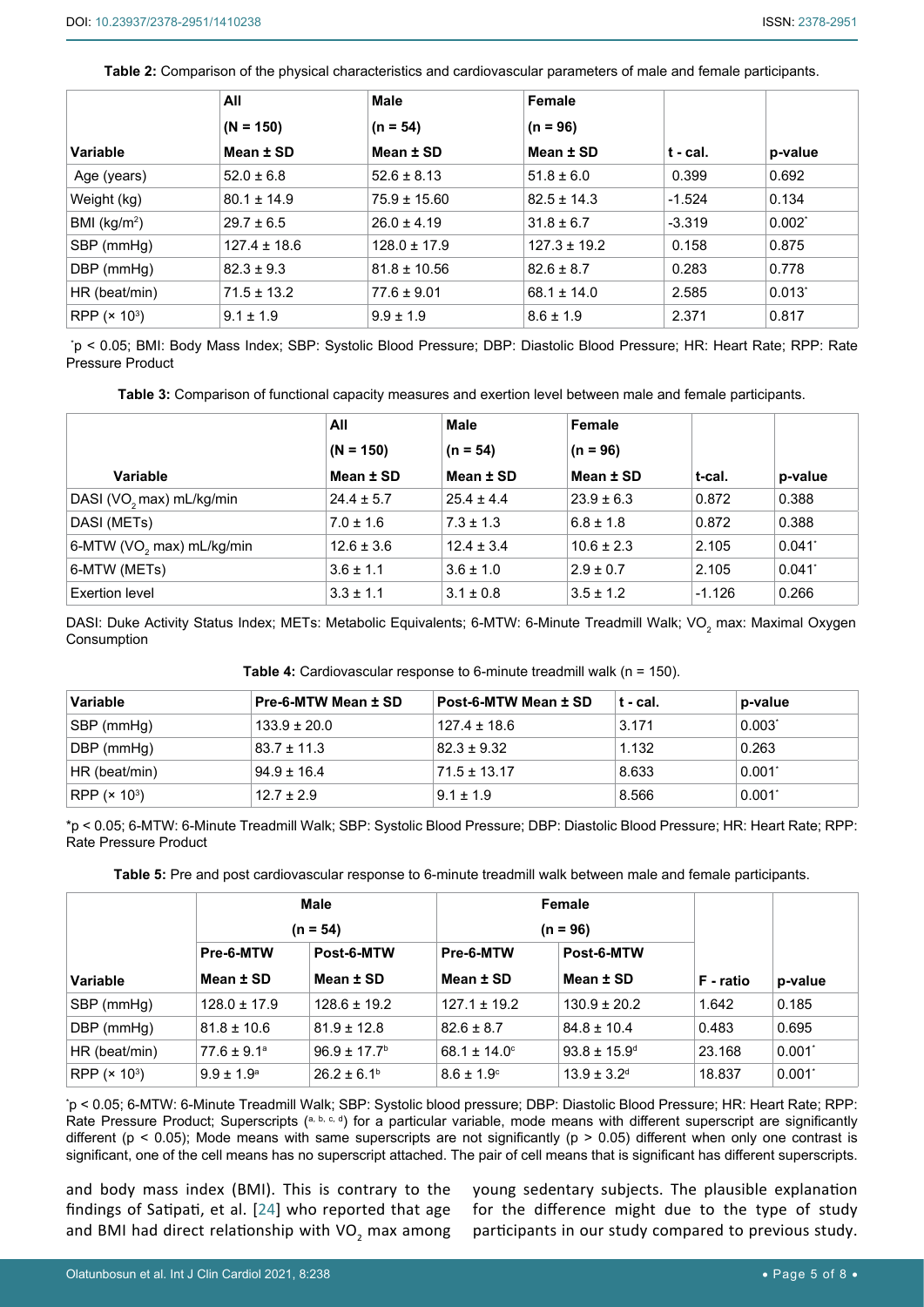|               |         | <b>Self-reported Activity DASI</b> |         | <b>Sub-maximal Walk Test 6-MTW</b> |  |  |
|---------------|---------|------------------------------------|---------|------------------------------------|--|--|
| Variable      |         | р                                  |         | р                                  |  |  |
| Age (year)    | $-0.39$ | $0.006*$                           | $-0.38$ | $0.005^*$                          |  |  |
| BMI $(Kg/m2)$ | $-0.35$ | $0.012^{*}$                        | $-0.29$ | $0.043^{*}$                        |  |  |
| <b>DASI</b>   | 1.00    | $0.001$ **                         | 0.58    | $0.001$ **                         |  |  |
| $6-MTW(m)$    | 0.58    | 0.001"                             | 1.00    | $0.001$ **                         |  |  |
| $VO2$ max     | 0.58    | 0.001"                             | 0.58    | $0.001$ **                         |  |  |
| mL/kg/min     |         |                                    |         |                                    |  |  |

<span id="page-5-0"></span>**Table 6:** Correlation between self-reported activity, submaximal walk test and selected anthropometric variables.

\*Correlation is significant at p < 0.05 level (2-tailed); \*\*Correlation is significant at p < 0.001 level (2-tailed); BMI: Body Mass Index, DASI: Duke Activity Status Index, 6-MTW: 6-Minute Treadmill Walk

Our participants were middle aged patients with hypertension who were slightly overweight and obese. There is growing evidence that age and high BMI have direct relationship with etiological development of hypertension [[25\]](#page-7-14). Similarly, hypertension has been reported to be linked with reduction in VO<sub>2</sub> max due to epithelial dysfunction. More importantly, most patients with hypertension usually engage in sedentary lifestyle and low physical fitness level with poor exercise tolerance. All these factors might be responsible for inverse relationship between VO<sub>2</sub> max, age and BMI.

Findings from our study showed that there was no gender difference in the functional capacity between male and female participants as estimated by DASI. This is similar to the findings of a previous study reporting no gender difference in functional capacity between male and female subjects [[17\]](#page-7-1). The reason why there was no gender difference might due to low activity of daily living involved DASI's assessment of VO<sub>2</sub> max. However, we observed a significant difference during a six-minute treadmill walk (6-MTW) test between male and female. Although, 6-MTW is a submaximal walk test, differences in body weight and BMI between male and female could account for significant higher VO<sub>2</sub> max in male. During the 6-MTW, findings from our study showed that there were significant differences in the pre and post exercise heart rate (HR), systolic blood pressure (SBP), and rate pressure product (RPP) among participants. This finding is in support of a previous study by Pescatello, et al. [\[26](#page-7-15)] who investigated the short-term effect of dynamic exercise on arterial blood pressure and concluded that dynamic exercise temporarily induces elevation of HR, SBP and RPP. Thereafter, a significant reduction in the cardiovascular parameters ensued during recovery stage. Furthermore, Nicholas, [\[27](#page-7-16)] also reported that the HR increases at onset of exercise training rapidly which was associated with normal cardiovascular functioning which has been identified as a powerful predictor of patient's prognosis during exercise rehabilitation. However, comparison of male and female participants' response to 6-MTW showed that there was no significant difference in the SBP and

DBP. This is in agreement with findings of some previous study that gender has no significant effect on response to dynamic exercise as both genders respond the same way to exercise regimen [\[28](#page-7-9)]. It has been observed that the integrated efforts and health of the pulmonary, cardiovascular, and skeletal muscle systems dictates an individual functional capacity [[29](#page-7-10)].

The result of this study showed a statistically significant correlation between estimated DASI's VO<sub>2</sub> max and that of 6-MTW. This is in agreement with a previous report that DASI is capable of measuring VO<sub>2</sub> max accurately [\[30](#page-7-11)]. Hiltalky, [\[17\]](#page-7-1) also reported that the DASI is a valid measure of VO<sub>2</sub> max and estimates VO<sub>2</sub> max based on individual ability to perform variety of common activities. In addition, Phillips, et al. [\[30](#page-7-11)] examined the clinical role of the DASI in selection of the optimal type of stress myocardial perfusion imaging study in patients with known or suspected ischemic heart disease. They concluded that the DASI was a useful pre-test tool to determine patients' ability to achieve appropriate metabolic equivalents (METs) and have the potential to guide selection of exercise treadmill versus pharmacological stress and ultimately improved laboratory efficiency. Previously, Alonso, et al. [[31\]](#page-7-12) had examined the reliability, validity and responsiveness to clinical change of the DASI in patients with cardiac challenges. They concluded that the DASI is reliable, valid and responsive to clinical changes in patients with chronic coronary disease. Furthermore, Leslee, et al. [\[32\]](#page-7-13) reported the prognostic value of estimated functional capacity using the DASI's assessment among women with suspected myocardial ischemia. The finding showed that functional impairment estimated by the DASI correlated with indeterminate exercise test results associated with an adverse prognosis. Hence, functional capacity reflects the ability to perform activities of daily living that require sustained aerobic metabolism and oxygen utilization in different disease pathologies. It is noteworthy that easy and rapid application of DASI in the assessment of functional capacity is of clinical importance in busy clinical schedules in many hospitals especially in low and middle income countries. Findings from this study may help to limit problems with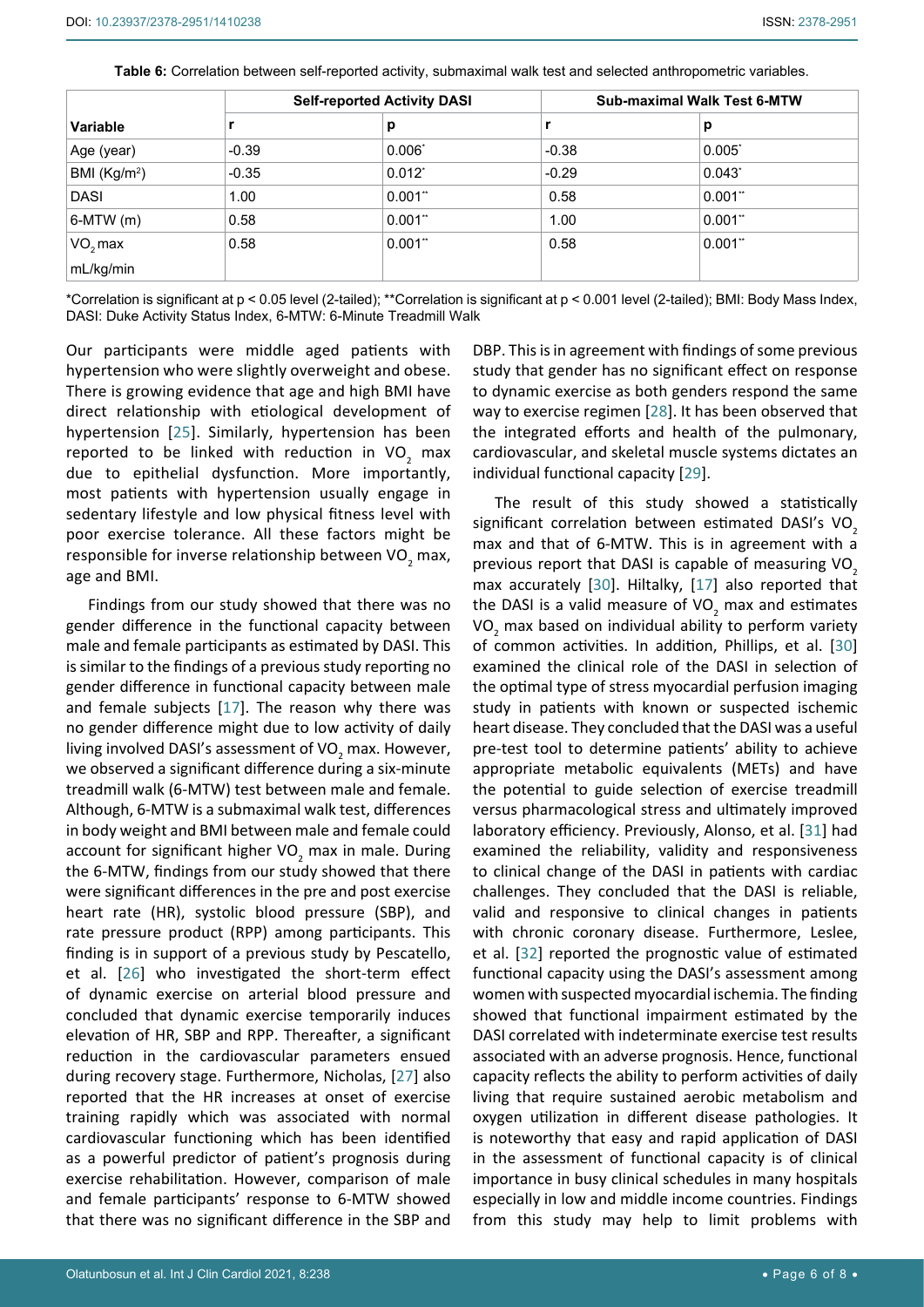laboratory facilities and inadequate experts in the assessment of functional capacity in many patients with cardiac challenges.

## **Conclusions**

In conclusion, the estimated functional capacity assessed by self-reported activity; the Duke Activity Status Index demonstrated significant positive correlation with submaximal walk test in patients with hypertension. Therefore, DASI may be an easy tool for assessing functional capacity of patients with comorbidities that limits walking ability or for quick assessment of functional capacity during busy clinical schedule among patients with hypertension.

## **Limitations**

There are limitations in our study and findings from this study should be interpreted with caution. First, this study was a cross-sectional survey and causal inference cannot be made, thus limiting its generalizability to other patients with hypertension. Also, participants in our study were patients with mild to moderate hypertension who were placed on different anti-hypertensive medications and perhaps might affect the outcome of this study. Furthermore, patients with severe hypertension might not present with similar results due to severity of the condition. More importantly, the overall physical activity level of these patients was not assessed prior to this study; hence, level of physical fitness may differ from one patient to the other. However, despite these limitations, comparison of our DASI VO<sub>2</sub> max results with that of submaximal walk test showed significant correlation.

# **Acknowledgements**

The authors wish to thank the Consortium for Advanced Research Training in Africa (CARTA) for providing technical support. CARTA is jointly led by the African Population and Health Research Center and the University of the Witwatersrand and funded by the Wellcome Trust (UK) (Grant No: 087547/Z/08/Z), the Department for International Development (DfID) under the Development Partnerships in Higher Education (DelPHE), the Carnegie Corporation of New York (Grant No: B 8606), the Ford Foundation (Grant No: 1100- 0399), Swedish International Development Corporation Agency - SIDA (grant: 54100029), Google.Org (Grant No: 191994), and MacArthur Foundation (Grant No: 10- 95915-000-INP). We also wish to thank all participants for their time and cooperation.

## **Disclosure of Interests**

The authors have no competing interests to declare.

## **Ethics**

Ethical approval was obtained from the Research and Ethics Committee of the OAUTHC, Ile - Ife, Nigeria.

## **Funding**

This work was not funded.

#### **References**

- <span id="page-6-4"></span>1. [Rapsomaniki E, Timmis A, George J, Pujades-Rodriguez](https://pubmed.ncbi.nlm.nih.gov/24881994/)  [M, Shah AD, et al. \(2014\) Blood pressure and incidence](https://pubmed.ncbi.nlm.nih.gov/24881994/)  [of twelve cardiovascular diseases: Lifetime risks, healthy](https://pubmed.ncbi.nlm.nih.gov/24881994/)  [life-years lost, and age-specific associations in 1·25 million](https://pubmed.ncbi.nlm.nih.gov/24881994/)  [people. Lancet 383: 1899-1911.](https://pubmed.ncbi.nlm.nih.gov/24881994/)
- <span id="page-6-5"></span>2. [World Health Organization \(2021\) Cardiovascular diseases.](https://www.who.int/en/news-room/fact-sheets/detail/cardiovascular-diseases-(cvds))
- <span id="page-6-6"></span>3. [Isezuo SA, Sabir AA, Ohwovorilole AE, Fasanmade OA](https://www.readcube.com/articles/10.1038/jhh.2010.56)  [\(2011\) Prevalence, associated factors and relationship](https://www.readcube.com/articles/10.1038/jhh.2010.56)  [between pre hypertension and hypertension: A study of](https://www.readcube.com/articles/10.1038/jhh.2010.56)  [two ethnic African populations in Northern Nigeria. J Hum](https://www.readcube.com/articles/10.1038/jhh.2010.56)  [Hypertens 25: 224-230.](https://www.readcube.com/articles/10.1038/jhh.2010.56)
- <span id="page-6-7"></span>4. [Familoni OB, Alebiosu CO, Odusan O, Raimi A \(2003\)](https://pascal-francis.inist.fr/vibad/index.php?action=getRecordDetail&idt=14945622)  [Factors influencing target organ damage among](https://pascal-francis.inist.fr/vibad/index.php?action=getRecordDetail&idt=14945622)  [hypertensive patients in Nigeria. Trop Cardiol 29: 21-24.](https://pascal-francis.inist.fr/vibad/index.php?action=getRecordDetail&idt=14945622)
- <span id="page-6-8"></span>5. [Centers for Disease Control and Prevention \(2008\) National](https://www.cdc.gov/nchs/data/nhanes/nhanes_07_08/overviewbrochure_0708.pdf)  [Health and Nutrition Examination Survey, 2007-2008.](https://www.cdc.gov/nchs/data/nhanes/nhanes_07_08/overviewbrochure_0708.pdf)  [National Center for Health Statistics.](https://www.cdc.gov/nchs/data/nhanes/nhanes_07_08/overviewbrochure_0708.pdf)
- <span id="page-6-9"></span>6. American College of Sports Medicine (2007) Guidelines for exercise testing and prescription.  $(6<sup>th</sup>$  edn), Lippincott Williams and Wilkins, Philadelphia.
- <span id="page-6-10"></span>7. [Morrato EH, Hill JO, Wyatt HR, Ghushchyan V, Sullivan](https://care.diabetesjournals.org/content/30/2/203)  [PW \(2007\) Physical activity in U.S. adults with diabetes](https://care.diabetesjournals.org/content/30/2/203)  [and at risk for developing diabetes, 2003. Diabetes Care](https://care.diabetesjournals.org/content/30/2/203)  [30: 203-209.](https://care.diabetesjournals.org/content/30/2/203)
- <span id="page-6-11"></span>8. [Awotidebe TO, Adeyeye VO, Ogunyemi SA, Bisiriyu LA,](https://pubmed.ncbi.nlm.nih.gov/29114535/)  [Adedoyin RA, et al. \(2017\) Joint predictability of physical](https://pubmed.ncbi.nlm.nih.gov/29114535/)  [activity and bodyweight status on health-related quality of](https://pubmed.ncbi.nlm.nih.gov/29114535/)  [life of patients with hypertension. J Exerc Rehabil 13: 588-](https://pubmed.ncbi.nlm.nih.gov/29114535/) [598.](https://pubmed.ncbi.nlm.nih.gov/29114535/)
- <span id="page-6-12"></span>9. [Arena R, Myers J, Williams MA, Gulati M, Kligfield P, et](https://pubmed.ncbi.nlm.nih.gov/17576872/)  [al. \(2007\) Assessment of functional capacity in clinical and](https://pubmed.ncbi.nlm.nih.gov/17576872/)  [research settings: A scientific statement from the American](https://pubmed.ncbi.nlm.nih.gov/17576872/)  [Heart Association Committee on Exercise, Rehabilitation,](https://pubmed.ncbi.nlm.nih.gov/17576872/)  [and Prevention of the Council on Clinical Cardiology and](https://pubmed.ncbi.nlm.nih.gov/17576872/)  [the Council on Cardiovascular Nursing. Circulation 116:](https://pubmed.ncbi.nlm.nih.gov/17576872/)  [329-343.](https://pubmed.ncbi.nlm.nih.gov/17576872/)
- <span id="page-6-13"></span>10. [Gappmaier E \(2012\) The submaximal clinical exercise](https://pubmed.ncbi.nlm.nih.gov/22833706/)  [tolerance test \(SXTT\) to establish safe exercise prescription](https://pubmed.ncbi.nlm.nih.gov/22833706/)  [parameters for patients with chronic disease and disability.](https://pubmed.ncbi.nlm.nih.gov/22833706/)  [Cardiopulm Phys Ther J 23: 19-29.](https://pubmed.ncbi.nlm.nih.gov/22833706/)
- <span id="page-6-3"></span>11. [Adedoyin RA, Adeyanju SA, Balogun MO, Akintomide AO,](https://pubmed.ncbi.nlm.nih.gov/20463828/)  [Adebayo RA, et al. \(2010\) Assessment of exercise capacity](https://pubmed.ncbi.nlm.nih.gov/20463828/)  [in African patients with chronic heart failure using six](https://pubmed.ncbi.nlm.nih.gov/20463828/)[minutes walk test. Int J Gen Med 3: 109-113.](https://pubmed.ncbi.nlm.nih.gov/20463828/)
- <span id="page-6-14"></span>12. [de Groot JF, Takken T \(2011\) The six-minute walk test in](https://pubmed.ncbi.nlm.nih.gov/21684497/)  [paediatric populations. J Physiother 57: 128.](https://pubmed.ncbi.nlm.nih.gov/21684497/)
- <span id="page-6-0"></span>13. [Cooper CB \(2001\) Exercise in chronic pulmonary disease:](https://pubmed.ncbi.nlm.nih.gov/11462076/)  [Aerobic exercise prescription. Med Sci Sports Exerc 33:](https://pubmed.ncbi.nlm.nih.gov/11462076/)  [S671-S679.](https://pubmed.ncbi.nlm.nih.gov/11462076/)
- <span id="page-6-1"></span>14. [Ibikunle AF, Adedoyin RA, Awotidebe TO, Fasakin OM,](https://www.longdom.org/open-access/validation-of-threeminute-walk-test-for-the-assessment-of-functional-capacity-among-patients-with-hypertension.pdf)  [Okonji AM, et al. \(2020\) Validation of three-minute walk test](https://www.longdom.org/open-access/validation-of-threeminute-walk-test-for-the-assessment-of-functional-capacity-among-patients-with-hypertension.pdf)  [for the assessment of functional capacity among patients](https://www.longdom.org/open-access/validation-of-threeminute-walk-test-for-the-assessment-of-functional-capacity-among-patients-with-hypertension.pdf)  [with hypertension. J Clin Exp Cardiol 11: 662.](https://www.longdom.org/open-access/validation-of-threeminute-walk-test-for-the-assessment-of-functional-capacity-among-patients-with-hypertension.pdf)
- <span id="page-6-2"></span>15. [Awotidebe TO, Adeyeye VO, Adedoyin RA, Oke KI, Ativie](https://www.mona.uwi.edu/fms/wimj/article/2874)  [RN, et al. \(2016\) Assessment of functional capacity in](https://www.mona.uwi.edu/fms/wimj/article/2874)  [patients with hypertension using the six-minute walk test.](https://www.mona.uwi.edu/fms/wimj/article/2874)  [West Indian Med J.](https://www.mona.uwi.edu/fms/wimj/article/2874)